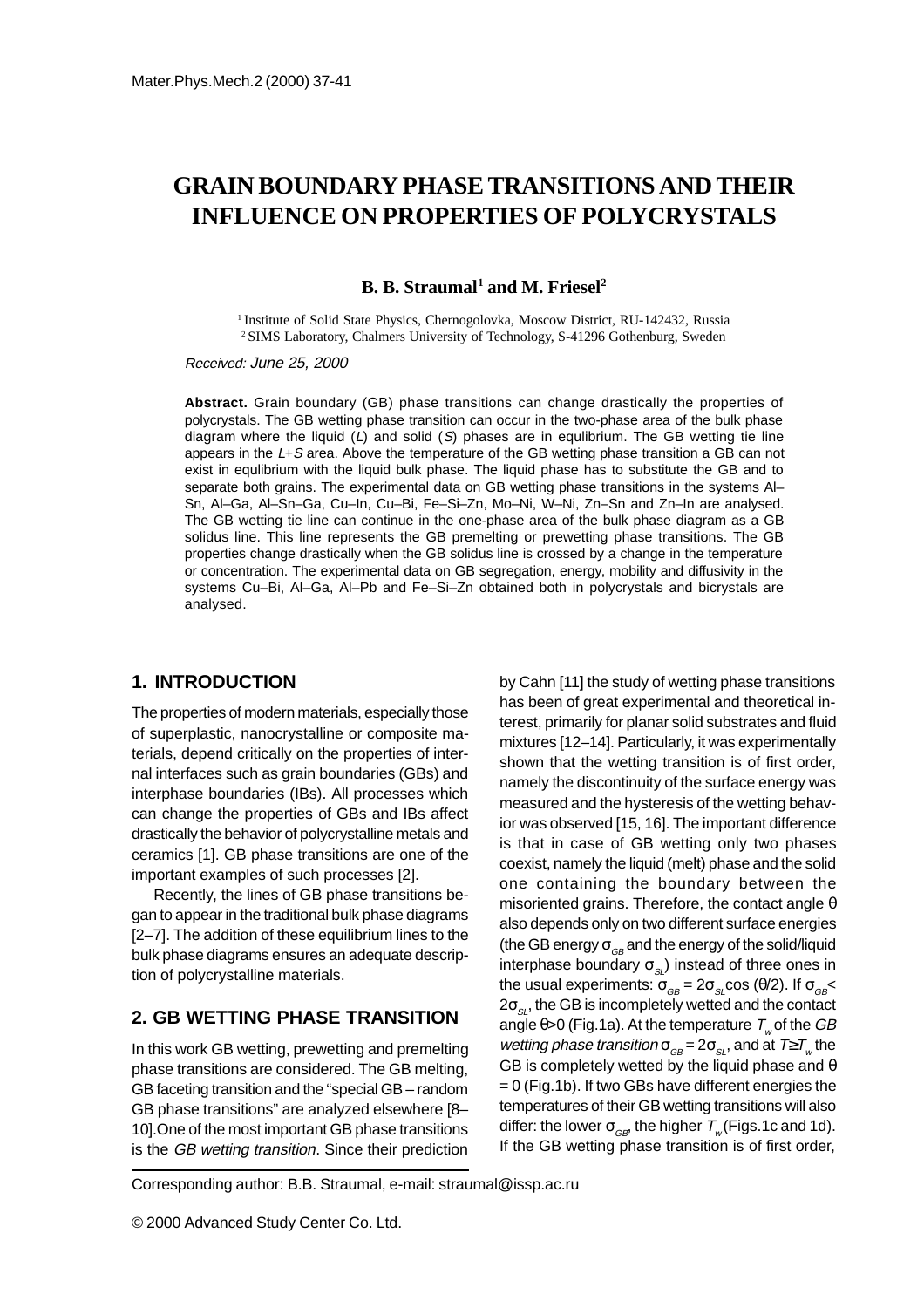

Fig. 1. (a) Scheme of the equilibrium contact between the grain boundary in the solid phase S and the liquid phase L (incomplete wetting). (b) Complete GB wetting. (c) Scheme of the temperature dependence for the GB energy  $\sigma_{GB}$  (for two different GBs) and the energy of the solid-liquid interface boundary  $\sigma_{SL}$ . (d) Scheme of the temperature dependence of the contact angle  $\theta$  for two grain boundaries with energies  $\sigma_{GB1}$  and  $\sigma_{GB2}$ .  $T_{w1}$  and  $T_{w2}$  are the temperatures of the GB wetting phase transition.

there is a discontinuity in the temperature derivative of the GB energy at  $T_{\mu}$ , which is equal to  $[\partial \sigma_{\alpha} / \partial T \partial (2\sigma_{\rm sl})/\partial T$ ] [11, 16]. If the GB wetting phase transition is of second order,  $\partial \sigma_{\alpha\beta}/\partial T = \partial (2\sigma_{\alpha\beta})/\partial T$  at  $T_{\alpha\beta}$ . The theory predicts also the form of the temperature dependence  $\theta(T)$  at  $T\rightarrow T_{\omega}$ : it must be convex for a first order wetting transition  $[\theta \sim t^{\frac{1}{2}}]$ , where  $t =$  $(T_{w}-T)/T_{w}$ ] and concave for a second order wetting transition:  $θ$ ~ $t^{3/2}$  [12]. Nowdays, the GB phase transitions of the second order were not observed experimentally.

Consider the contact between a bicrystal and a liquid phase L. If the GB energy  $\sigma_{GB}$  is lower than the energy of two solid/liquid interfaces  $2\sigma_{\rm s}$ , the GB is not completely wetted and the contact angle θ>0 (Fig.1a). If  $\sigma_{GB} > 2\sigma_{SI}$  the GB is wetted completely by the liquid phase and  $\theta = 0$  (Fig.1b). If the temperature dependences  $\sigma_{ce}(T)$  and  $2\sigma_{eq}(T)$ intersect, then the GB wetting phase transition proceeds at the temperature  $T_{w}$  of their intersection (Fig.1c). The contact angle θ decreases gradually with increasing temperature down to zero at  $T_{w}$ . At  $T > T$ <sub>w</sub> the contact angle θ=0 (Fig.1d). The tie line of the GB wetting phase transition appears at  $T_{w}$  in

the two-phase region  $(S+L)$  of the bulk phase diagram. Above this tie line GBs with an energy  $\sigma_{GB}$ can not exist in equilibrium with the liquid phase. The liquid phase forms a layer separating the crystals.

First indications of the GB wetting phase transitions were found by measuring of the contact angles in polycrystals [17]. Correct measurements were later perfomed using metallic bicrystals with iundividual tilt GBs in the Al–Sn (Fig. 2), Cu–In (Fig. 3) [4], Al–Pb–Sn [3, 18, 19], Al–Ga, Al–Sn–Ga [20, 21], Cu–Bi [5, 22, 23], Fe–Si–Zn [24–27], Mo–Ni [28], W–Ni [29] and Zn–Sn [7] systems. The tielines of the GB wetting phase transition were constructed basing on the experimental data [3, 4, 7, 18–29]. The difference in the GB wetting phase transition temperature was experimentally revealed for GBs with different energies [4, 18]. The precize measurements of the temperature dependence of the contact angle revealed also that the GB wetting phase transition is of the first order [18]. The indications of presence of the liquid-like phase along the dislocation lines were also found [23].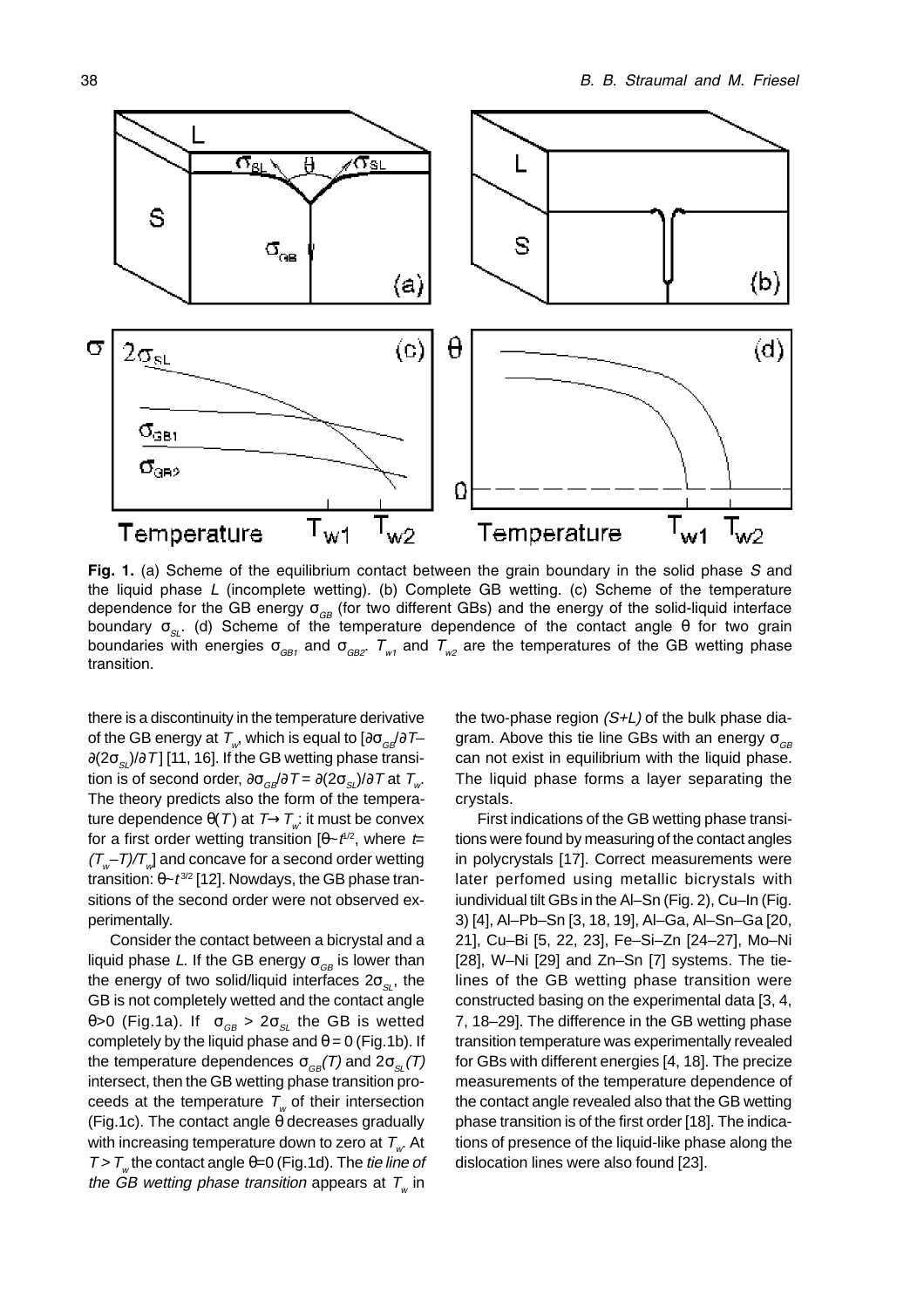

Fig. 2. The Al-Sn phase diagram. Thick solid lines represent the bulk phase transitions. Thin solid lines are the tie lines of the GB wetting phase transitions. Thin dotted represent the estimation for the GB wetting phase transiton for the GB with highest possible energy.

### **3. GB PREWETTING AND PREMELTING PHASE TRANSITIONS**

It was pointed out by Cahn [30] that, when the critical consolution point of two phases is approached, GBs of one critical phase should be wetted by a layer of another critical phase, and in the one-phase region of a phase diagram there should be a singularity connected with an abrupt transition to a microscopic wetting layer. We distinguish two possible situations: the first one, when a layer of the new phase is formed on the GB (prewetting transition), and the second one, when the GB is replaced by a layer of the new phase (premelting phase transition). At the prewetting transition the difference between two phases must be small, while at the premelting transition the wetting phase may differ from that of the bulk dramatically. The lines of the GB prewetting or premelting phase transitions appear in the one-phase areas of the bulk phase diagrams where only one bulk phase can exist in the thermodynamic equilibrium (e.g. solid solution, see Fig. 4). These lines continue the tie-lines of the GB wetting phase transitions and represent the GB solidus (Fig. 4). The thin liquid-like layer of the GB phase exists on the GBs between the bulk solidus and GB solidus in the phase diagram. During the GB premelting phase transition this layer appears abruptly on the GB by the intersection of GB solidus. As a result, the GB properties (diffusivity, mobility, segregation) change dramatically.

The premelting transition has been revealed in the ternary Fe–Si–Zn system by measurements of Zn GB diffusivity along tilt GBs in the Fe–Si alloys



Fig. 3. The Cu-In phase diagram. Thick solid lines represent the bulk phase transitions. Thin solid lines are the tie lines of the GB wetting phase transitions in the (Cu)+L two phase area.

[24–27]. It was found that the penetration profiles of Zn along GBs consist of two sections, one with a small slope (high GB diffusivity) at high Zn concentrations and one with a large slope (low GB diffusivity) at low Zn concentrations. The transition from one type of behavior to the other was found to occur at a definite Zn concentration  $c_{\mu}$  at the GB, which is an equilibrium characteristic of a GB and depends on the temperature. The GB diffusivity increases about two orders of magnitude which is an indication of a quasi-liquid layer present in the GBs at high Zn concentration. The line of GB premelting phase transition in the one-phase area of the bulk phase diagram continues the line of the GB wetting phase transion in the two-phase  $L+S$  area: by pressure increase both the GB wetting and the GB enhanced diffusivity disappear together at the same pressure value (Fig. 5) [27]. The GB mobility was studied for two tilt GBs in bicrystals grown of high purity 99.999 wt.% Al and of the same material doped with 50 wt. ppm Ga [21]. The GB mobility increased about 10 times by addition of the Ga content for the both GBs studied. Normally, the addition of a second component can only decrease the GB mobility due to the solution drag [31]. The increase of the GB mobility can only be explained by the formation of the liquid-like Ga-rich layer on the GBs as a result of a premelting phase transition The GB segregation of Bi in Cu was studied in the broad temperature and concentration interval [5, 22, 23]. It was shown that at a fixed Bi concentration the GB segregation change abruptly at a certain temperature. Below this temperature the GB Bi concentration is constant and corresponds to a thin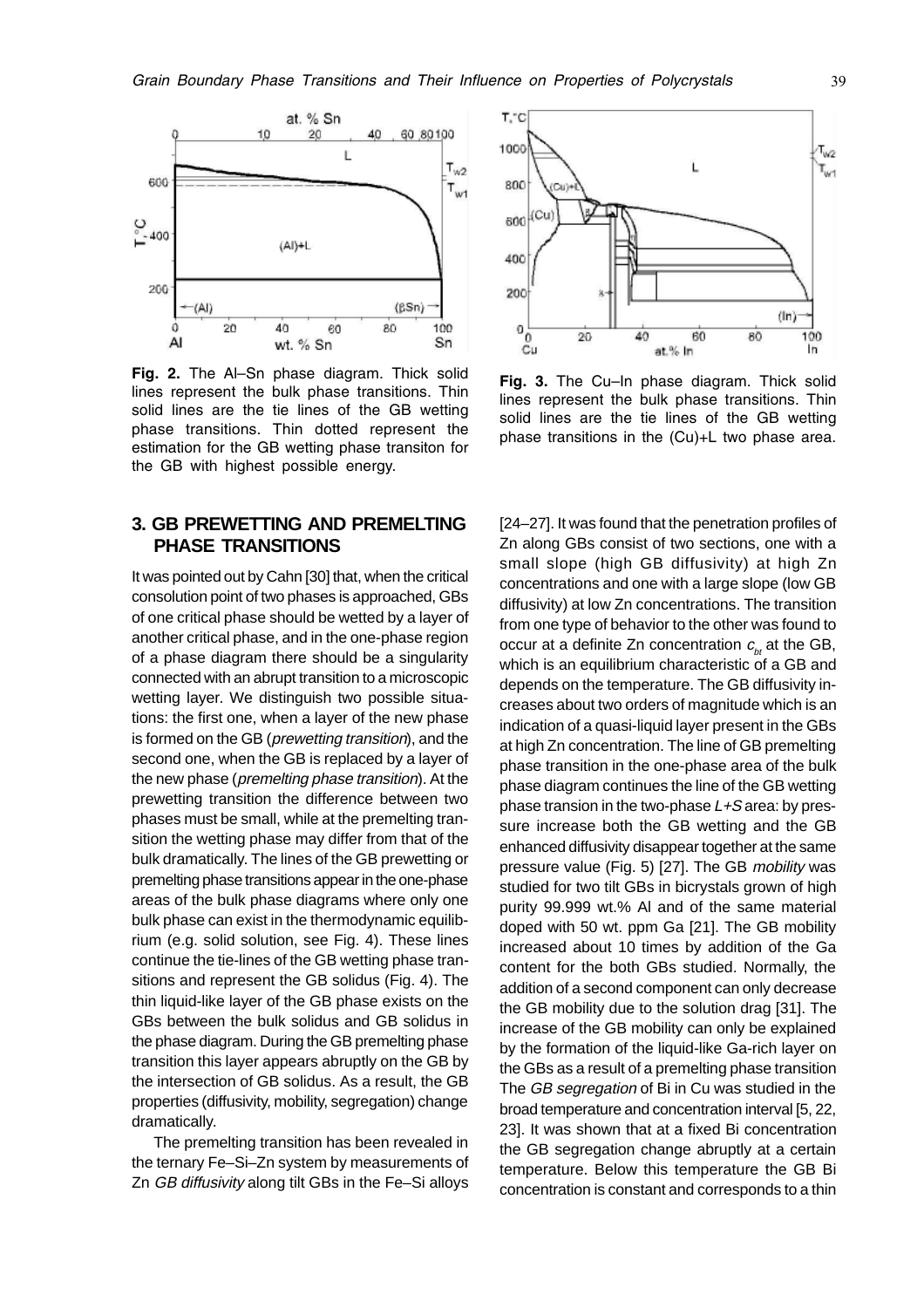

Fig. 4. Scheme of the phase diagram with lines of bulk and GB phase transitions. Thick solid lines represent the bulk phase transitions. Thin solid lines represent the tie lines of the GB wetting phase transition in the S+L area for the high angle GBs having maximal and minimal possible energy. Thin dotted lines represent the GB premelting phase transition proceeding in the area where only the solid solution is stable in the bulk.  $\overline{F}$   $\overline{F}$   $\overline{F}$   $\overline{F}$   $\overline{F}$   $\overline{F}$   $\overline{F}$   $\overline{F}$   $\overline{F}$   $\overline{F}$   $\overline{F}$   $\overline{F}$   $\overline{F}$   $\overline{F}$   $\overline{F}$   $\overline{F}$   $\overline{F}$   $\overline{F}$   $\overline{F}$   $\overline{F}$   $\overline{F}$   $\overline{F}$   $\overline{F}$   $\overline$ 

layer of pure Bi (GB phase). Above this temperature the GB segregation is lower than one monolayer of Bi and decreases gradually with increasing temperature according to the usual laws. These features indicate also the formation of a thin layer of a GB phase in the one-phase area of the bulk Cu–Bi phase diagram. The points of the abrupt change of the GB segregation form the GB solidus line in the bulk Cu–Bi phase diagram [22, 23].

### **ACKNOWLEDGEMENTS**

The financial support of the Royal Swedish Academy of Sciences under the programme for cooperation between Sweden and the former Soviet Union and the INTAS Programme (under contract 99-1216) is acknowledged.

#### **REFERENCES**

- [1] T. G. Langdon, T. Watanabe, J. Wadsworth, M. J. Mayo, S. R. Nutt and M. E. Kassner // Mater. Sci. Eng. A **166** (1993) 237.
- [2] B. B. Straumal and W. Gust // Mater. Sci. Forum **207–209** (1996) 59.
- [3] B. Straumal, D. Molodov and W. Gust // J. Phase Equilibria **15** (1994) 386.
- [4] B. Straumal, T. Muschik, W. Gust and B. Predel // Acta metall. mater. **40** (1992) 939.



showing the influence of temperature  $T$  and pressure  $p$ . Thick solid lines represent the bulk phase transitions. Thin solid lines  $c_{bt}$ (T, p) are the tie lines of the GB premelting phase transition.

- [5] L.-S. Chang, E. Rabkin, B. B. Straumal, S. Hofmann, B. Baretzky and W. Gust // Defect Diff. Forum **156** (1998) 135.
- [6] B. Straumal, V. Semenov, V. Glebovsky and W. Gust // Defect Diff. Forum **143–147** (1997) 1517.
- [7] B. B. Straumal, W. Gust and T. Watanabe // Mater. Sci. Forum **294–296** (1999) 411.
- [8] F. Ernst, M. W. Finnis, A. Koch, C. Schmidt, B. Straumal and W. Gust // Z. Metallk. **87** (1996) 911.
- [9] B. B. Straumal and L.S. Shvindlerman // Acta metall. **33** (1985) 1735.
- [10] E. L. Maksimova, L. S. Shvindlerman and B. B. Straumal // Acta metall. **36** (1988) 1573.
- [11] J. W. Cahn // J. Chem. Phys. **66** (1977) 3667.
- [12] S. Dietrich, In: Phase Transitions and Critical Phenomena, ed. by C. Domb and J. H. Lebowitz, vol. 12, (Academic, London, 1988), p.2.
- [13] D. Jasnov // Rep. Prog. Phys. **47** (1984) 1059.
- [14] G. de Gennes // Rev. Mod. Phys. **57** (1985) 827.